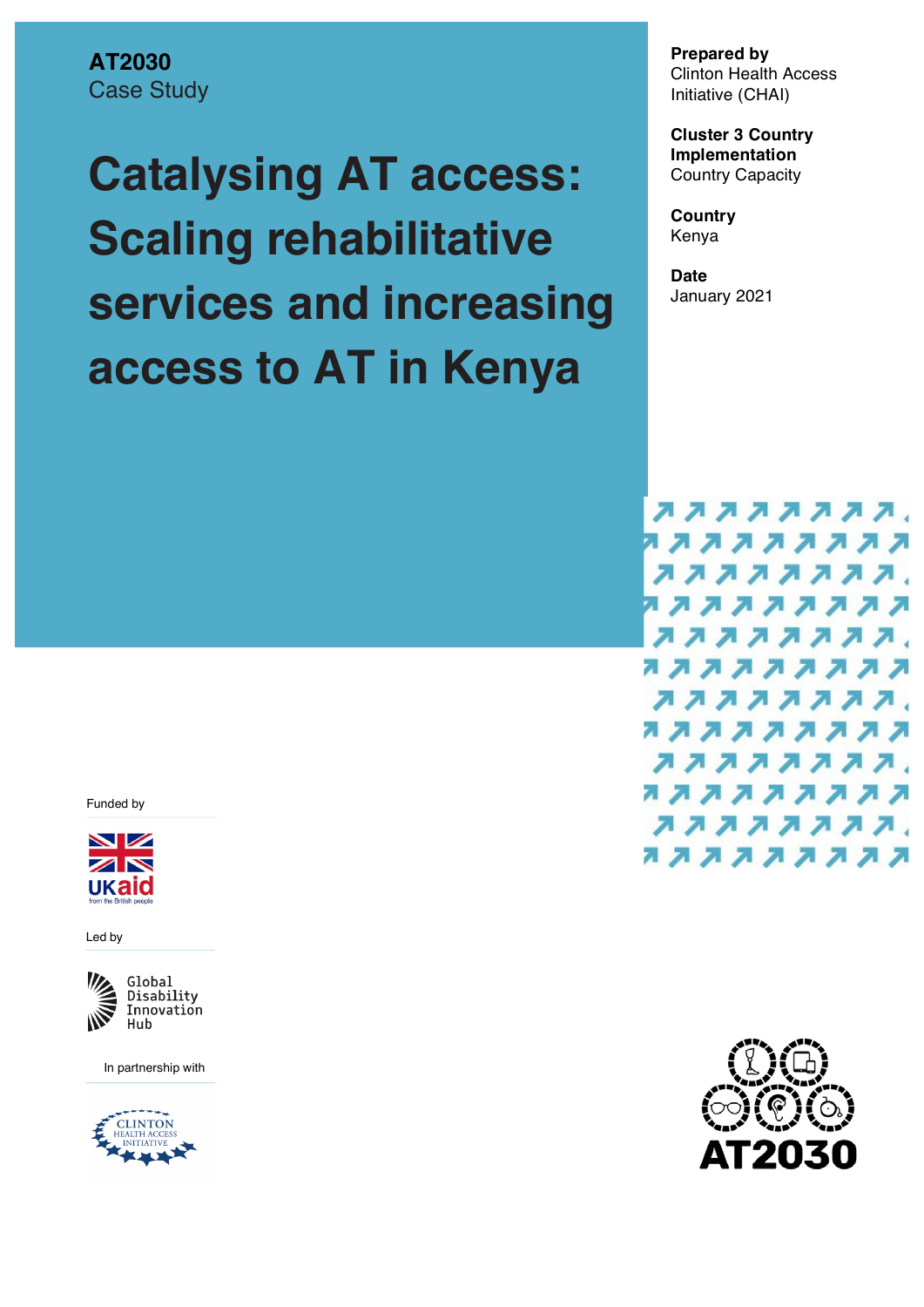# **About AT2030**

The AT2030 programme tests 'what works' to improve access to Assistive Technology (AT) and will invest £20 million over five years to support solutions with a focus on innovative products, new service models, and global capacity support. The programme will reach nine million directly and six million more people indirectly to enable a lifetime of potential through life-changing AT. The programme is funded by UK aid and led by the Global Disability Innovation Hub.

Under Cluster 3: Country Implementation of the AT2030 programme, CHAI is partnering with country governments to identify opportunities to drive availability and affordability of AT. Below is a case study of one such piece of work.

## **Context**

#### **Kenyan context on disability and rehabilitative services**

According to the national census, almost one million Kenyans – or 2.2% of the 47.6 million population - aged five years and above have at least one form of disability. Approximately 400,000 people in the country have mobility impairment; therefore, the need for rehabilitative services and appropriate assistive products such as wheelchairs is high. It is estimated that about 100,000 people need a wheelchair in Kenya annually.

In Kenya, disability matters are handled by the Ministry of Health and the Ministry of Labour and Social Protection. The Ministry of Health is responsible for the provision of medical rehabilitation services while the Ministry of Labour and the Social Protection is responsible for handling social-economic matters related to persons with disabilities, such as reducing stigma, registration and providing or advocating for support packages such as income tax exemption on portion of income made by persons with disabilities and periodic cash transfer to vulnerable people in the society.

Following the devolution of health care system in Kenya, county governments are responsible for the provision of, and for investing in rehabilitative services, while the Ministry of Health at the national level is responsible for formulating national policies and facilitating and regulating practice through several state agencies.







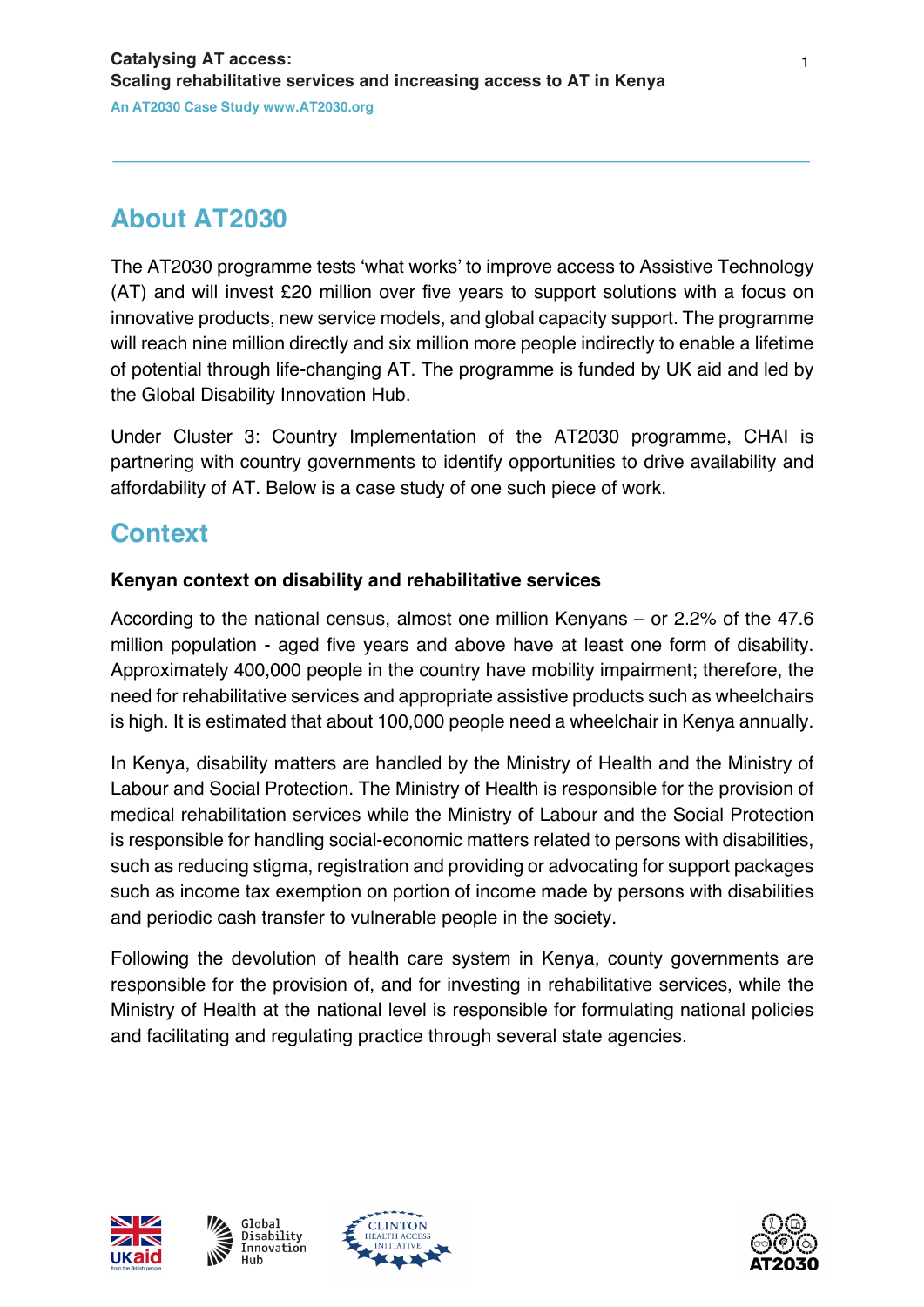# **The Challenge**

Across the 47 counties in Kenya, anecdotal evidence showed that health centres and access points for rehabilitative services are not evenly distributed, appropriately staffed, and sufficiently equipped. During preliminary discussion, non-governmental organizations (NGOs) involved in the delivery of wheelchair services estimated that unmet need for wheelchairs was greater than 95%. However, there was limited visibility on the current level of provision and delivery challenges within the public sector to prioritize actions needed by the Ministry of Health to increase access to wheelchairs and other assistive devices.

## **Approach**

To understand the wheelchair space in Kenya, a comprehensive situational analysis aimed at mapping the following aspects was carried out: stakeholders; need and current state of provision of wheelchairs; supply chain; human resources and infrastructure for the provision of rehabilitation services; financing mechanisms; and policies/guidelines.

CHAI supported the Ministry of Health in planning and undertaking a national assessment on wheelchair service provision and rehabilitative services between October and November 2019 in all 47 counties. During this time, 238 public health facilities were comprehensively assessed – 47 county referral hospitals and 191 subcounty hospitals. Utilizing a robust assessment tool that was developed for the Kenyan context (e.g., appreciating levels of care, administrative units etc.) by the Ministry of Health with support of CHAI, structured in-person interviews were conducted targeting hospital management and officers who provide rehabilitative services. Both quantitative and qualitative data was captured through a mobile data collection platform which ensured data security, reduction in translation errors and real time monitoring of submissions.

In addition to assessing public health facilities, CHAI met with and gathered data from key private wheelchair service providers and NGOs in late 2019 to provide a consolidated picture of wheelchair provision in Kenya. Data from key private service providers in different parts of the country was gathered through visiting their facilities or workshops to conduct interviews, observe processes and capture data from records. As NGOs are the largest providers of wheelchair services in the country, it was paramount to understand their service delivery models around the supply and cost of the products, service provision capacity and workflows, infrastructure requirements







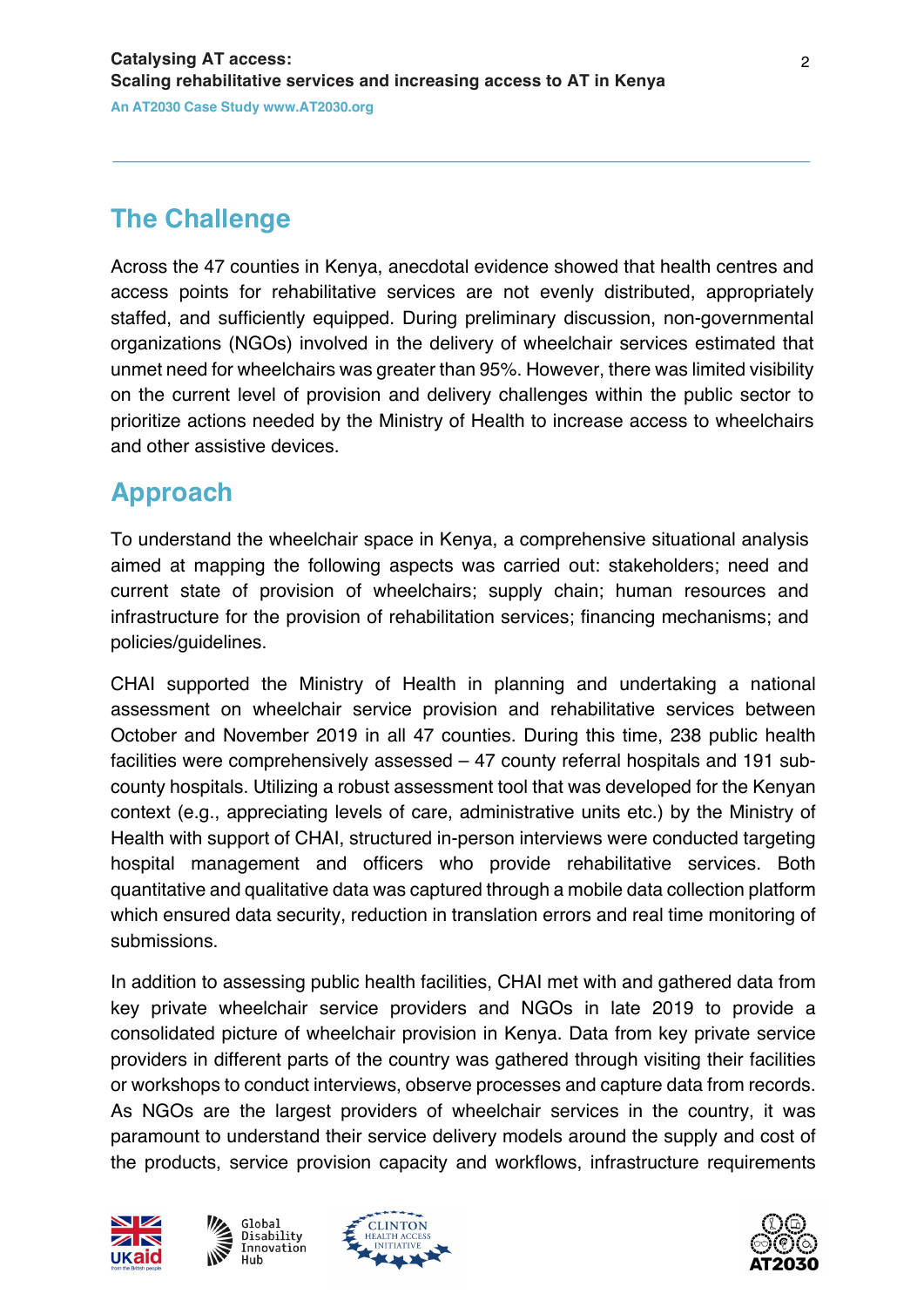and overall engagements with donors. Motivation UK provided data on wheelchair provision, conducted three focus groups with wheelchair users to provide a user voice into the assessment and provided critical input to the national assessment tool.

Once data were gathered, these were consolidated and analyzed. In July and August 2020, the findings from the comprehensive situational analysis were disseminated via a series of video conferences to over 300 rehabilitative officers representing all the 47 counties.

# **Findings**

The situational analysis highlighted gaps and challenges with access to rehabilitative and AT services in Kenya. The assessment confirmed that the current provision of wheelchairs by both the public and private sector in the country is 5,000 units annually, indicating that 95% of the need is not met.

The situational analysis showed that Kenya's access challenges are driven by the following factors:

- Policy gap: there are no policies on rehabilitative services and provision of AT in the country. This has resulted in the current siloed provision where actors in the AT space are not guided or bound by any policy when it comes to product sourcing, distribution, service provision and referral related to wheelchairs. Facilities plan and implement their own ways of providing services.
- Limited service points with few trained personnel: few health facilities provide wheelchairs and few rehabilitative officials in counties are trained on appropriate provision of wheelchairs. As such, there is a risk of persons with disabilities being fitted with inappropriate products. While rehabilitative services are available in most of the 47 county hospitals, which serve as the referral point for specialized care in a county, they are scarce in sub-county hospitals. 36% of public hospitals offer orthopaedic services, which are essential to wheelchair fitting. Approximately 1 in 4 hospitals assess and prescribe wheelchairs while only 1 in 10 provide assembly and fitting. Staff shortages were noted across all the rehabilitative cadres such as physiotherapy, occupational therapy, and orthopaedic technology. Several public health facilities do not provide wheelchairs despite having staff who could assess and prescribe. Lastly, there is a gap in the skills essential to provide appropriate wheelchairs. Only 118 rehab officials across the 238 surveyed facilities are trained in any form of







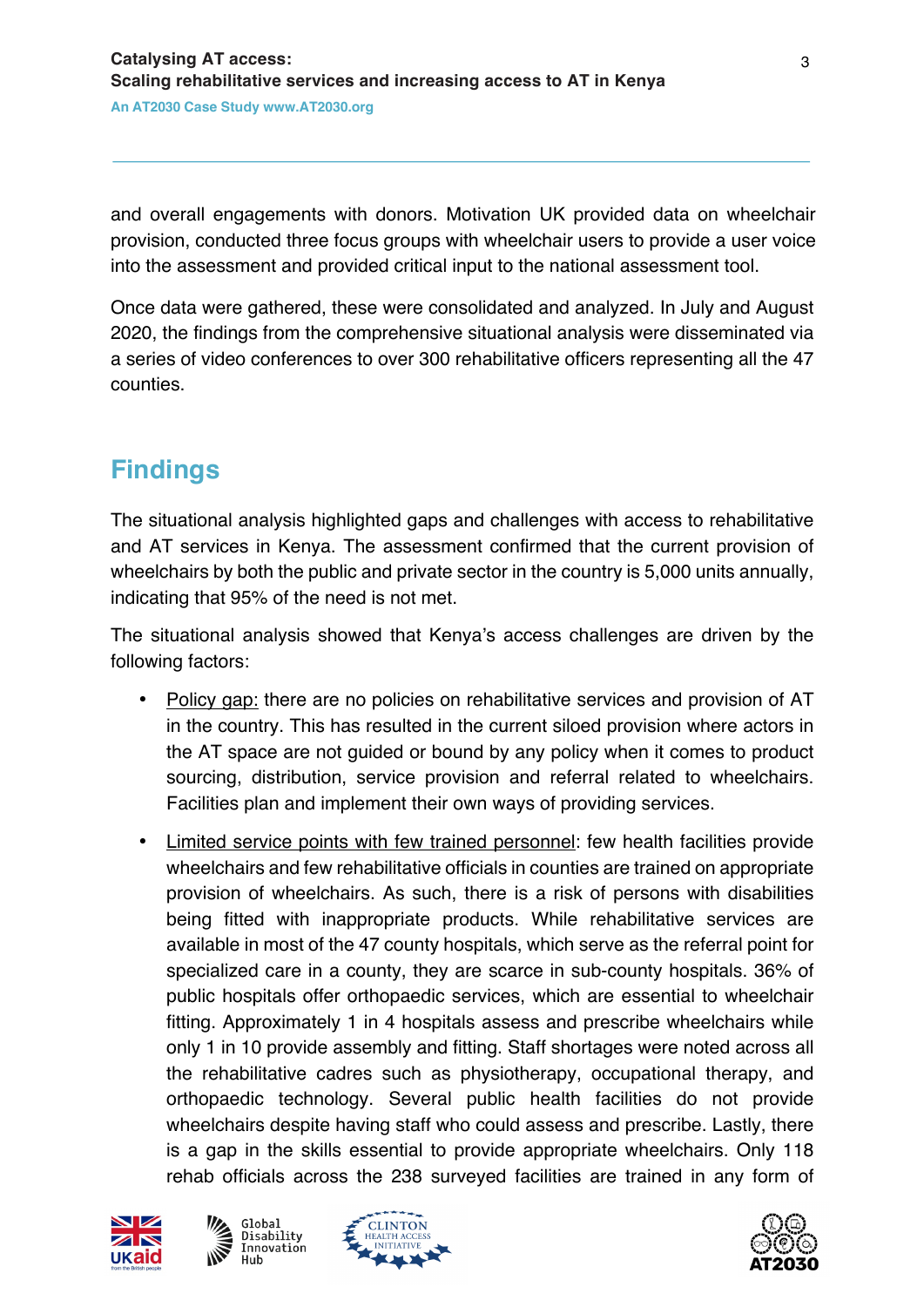appropriate wheelchair provision. Of those 118, 80 officials (68%) are trained to basic level, 31 (26%) are trained to intermediate level and only 7 (6%) are trained to advanced level.

- Fragmented delivery landscape: Historically, NGOs and faith-based organizations have been the main providers of wheelchairs and other assistive devices in the country with limited coordination among the different actors.
- No national specifications, standards or supply chain exist: gaps in specifications and standards for wheelchairs has led to importation, supply and provision of products of unknown or questionable quality. There is no national supply chain infrastructure for assistive products in Kenya and storage of assistive products is a problem in most facilities, especially bulky assistive products like wheelchairs.
- Limited financing of rehabilitative services and wheelchairs: 55% of facilities had no budget allocation for rehabilitative services in the 2019-2020 financial year. It costs on average USD 250 to purchase a standard manual wheelchair in the country. Considering most persons with disabilities and their care givers are deprived from engaging in economic activities that generate income, it is an uphill task to purchase a wheelchair at such a price.

These findings are now forming the basis upon which the Government of Kenya is strategizing on reforming rehabilitative services and increasing access to AT.